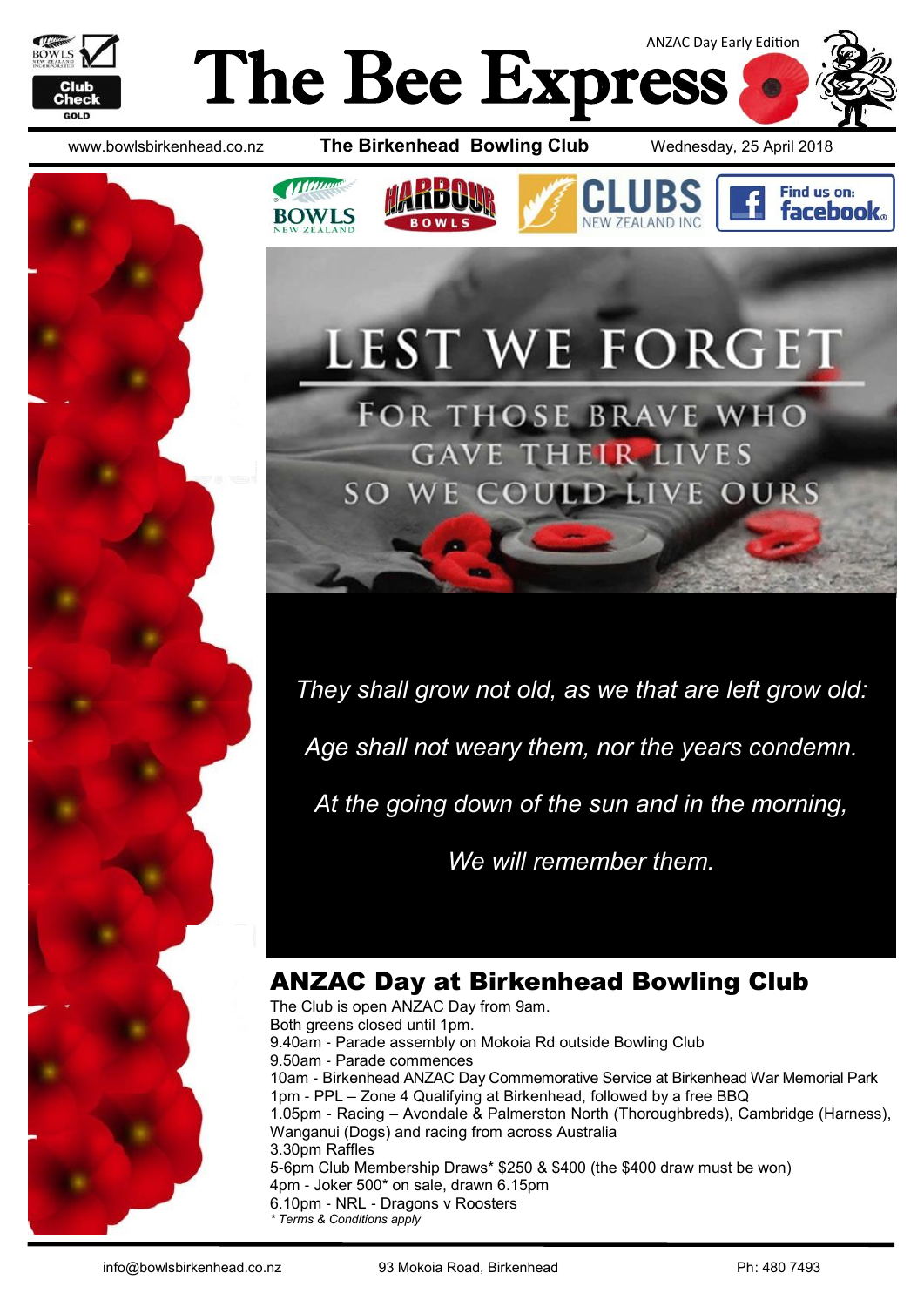# **\$250 & \$400 MEMBERSHIP DRAWS\* TODAY** \$400 DRAW MUST BE WON

#### **DRAWN 5PM - 6PM**

\* Terms & Conditions apply

# On The Greens

Wednesday 25 April (ANZAC Day) – greens closed until 1pm - 1pm BNH PPL Zone 4 Qualifying Thursday 26 April - *Entries close 5pm First Year Championship Singles (Mixed)* Friday 27 April – 2-4-2 Pairs (OPACP 2-4-2) Saturday 28 April – 8.30am First Year Championship Singles (Mixed) Sunday 29 April – *Championship Reserve Day* Sunday 6 May – 9am Sunday Tournament (OACT) Friday 4 May – 2-4-2 Pairs (OPACP 2-4-2) Sunday 6 May – 9am Sunday Tournament (OACT) Wednesday 9 May - 10am Club Day "Fish & Chip Day" (AC, Single Entry) Thursday 10 May - *Entries close 5pm 1-5 Year Championship Pairs (Mixed)* Saturday 12 May – 1-5 Year Championship Pairs (Mixed) Sunday 13 May – 1-5 Year Championship Pairs (Mixed) Wednesday 16 May – 9.30am Wednesday Tournament (OACT) Saturday 19 May – Birkenhead Closing Day & Prize Giving – details to come. *Note: Dress – mufti for all Winter tournaments at Birkenhead* Sunday 20 May – 9am Sunday Tournament (OACT) – mufti Wednesday 23 May - 10am Club Day (AC, Single Entry) - mufti Wednesday 30 May – 9.30am Wednesday Tournament (OACT) – mufti Sunday 3 June – 9am Sunday Tournament (OACT) – mufti

# Inside This Weekend

#### **Friday 27 April – Club Night**

Raffles, Happy Hour, Membership Draw, Joker 500 Racing – Blenheim (Thoroughbreds), Alexandra Park (Harness). Addington, Wanganui (Dogs) and racing from across Australia Super Rugby\* - 7.35pm Hurricanes vs Sunwolves NRL\* - 8pm Sea Eagles vs Knights **Saturday 28 April** Racing – Te Rapa, Hastings (Thoroughbreds), Ashburton (Harness) and racing from across Australia. Super Rugby\* - 5.05pm Reds vs Lions - 7.35 Blues vs Jaguares NRL\* - 7.30pm Titans vs Sharks **Sunday 29 April**

Racing – Blenheim (Thoroughbreds), Invercargill (Harness), Manukau (Dogs) and racing from across Australia.

NRL\* - 6.10pm Eels vs Wests Tigers

\* viewing selection is determined by the members.

### 1-5 Year Pairs Rescheduled

Due to both the 1-5 Year Singles Men's and Women's having to be rescheduled to last weekend the 1-5 Year Pairs (Any Combination) has been rescheduled to 8.30am Saturday 12 and Sunday 13 May.

Entries close 5pm Thursday 10 May 2018.

# First Year Singles This Weekend

First Year Singles this weekend, starts 8.30am Saturday 28 May with the players playing a round robin to find the top two to play the final.

Entries close 5pm Thursday 26 April 2018

Two markers per round are required, If you can mark please put your name on the white board in the Club.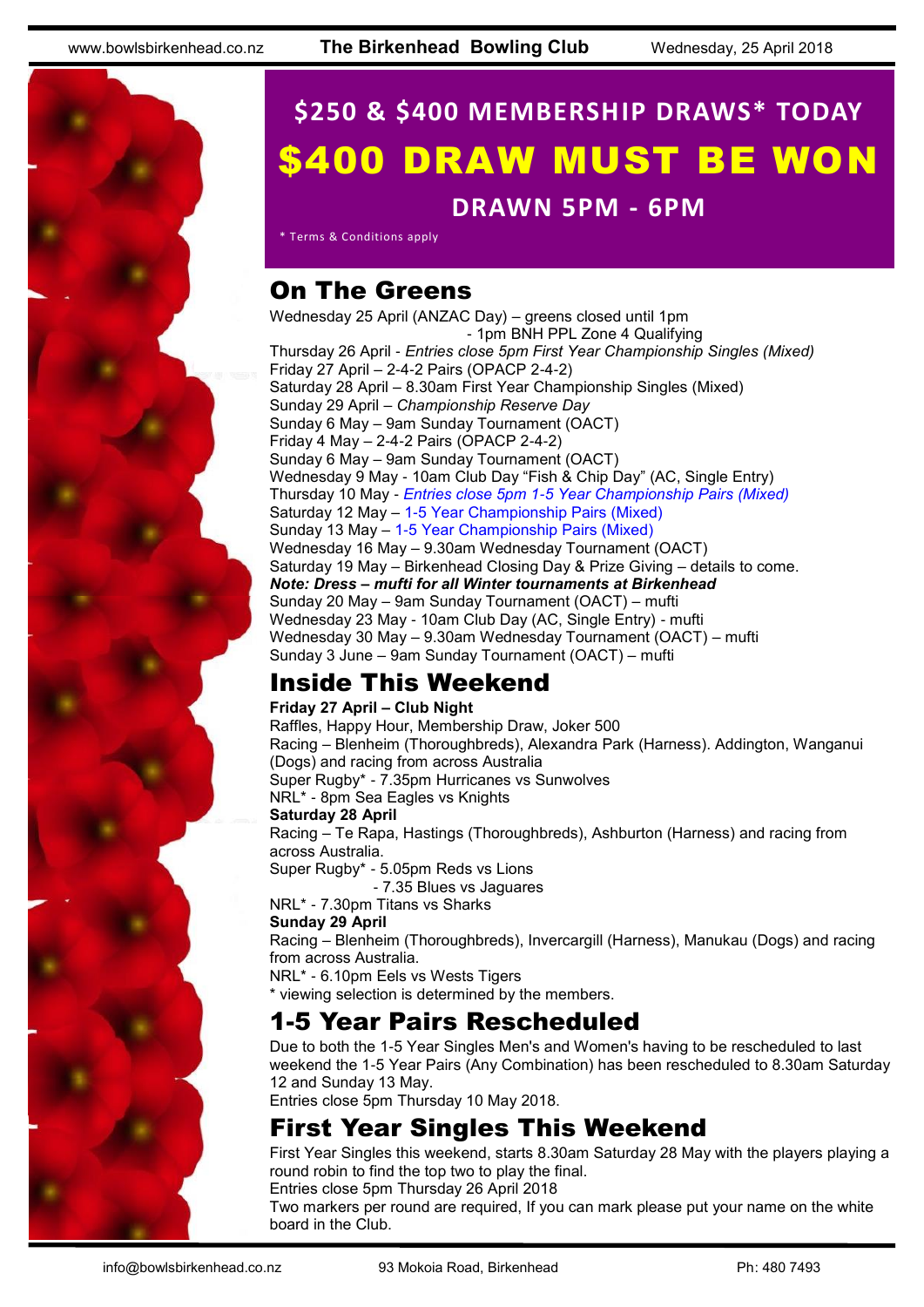www.bowlsbirkenhead.co.nz **The Birkenhead Bowling Club** Wednesday, 25 April 2018





# Next Quiz

# 7pm Thursday 10 May **Further info phone 0275 297297**

### Outstanding Milika

A talented basketball player and all round sportswomen Milika (Milly) Nathan only took up lawn bowls in December with her brother Chad. Although they had been exposed to the sport through their father, Birkenhead's Peter Nathan, a successful bowler in his own right. The smallest field every to contest the 1-5 Year Women's Championship Singles stepped out on Saturday morning all with one goal in mind, the title. First year Judy Farkash had the bye first round, while Milika Nathan was up against fourth year player and bookies favourite Lauranne (Loz) Croot. After six ends the scores were locked at three all, Nathan stepped ahead until Croot locked them up again at fifteen all, then sixteen all, then seven-

teen all after twenty-six ends. Nathan then picked up a three followed by a one to go out on the twenty eighth end and claim an unexpected win (17-21). Croot had Farkash next up with Farkash jumping out to a five nil lead. Croot came back picking up a four on the tenth end to lead (7-13), Croot never looked troubled from that point taking the game (15-21).

Round three and Nathan plays Farkash. Farkash again jumped out to a five nil lead, but after fourteen ends the scores were all locked up at eleven all. Nathan took the lead from this point taking the game after twenty-two ends (21-13). Potential final saw Nathan



1-5 Year Women's Singles Runner-up Lauranne (Loz) Croot and Champion Milika (Milly) Nathan

with two lives play Croot with one life. Sixteen all after seventeen ends. Croot taking a three and two to secure victory (16-21) and forcing a winner takes all final on Sunday morning.

The Final, Croot drew first blood and went out to a seven two lead. But after nine ends the scores were even at seven all. Croot then picked up a three and two to pull away. Seventeen ends and Croot had a three point lead. Nathan picked up a three on the following end and the scores were locked up at sixteen all. Croot scored a two and Nathan replied picking up a four to lead. Croot scored one on the following end. Nathan replied, picking up one shot, the win and the 1-5 Year Women's Championship Singles title (19-21). This coming weekend will see Nathan out again on the greens, this time as bookies favourite in the First Year Singles.

Results:

Winner: Milika (Milly) Nathan Runner-up: Lauranne (Loz) Croot

# 6.10pm - Dragons v Roosters Today live on the main screen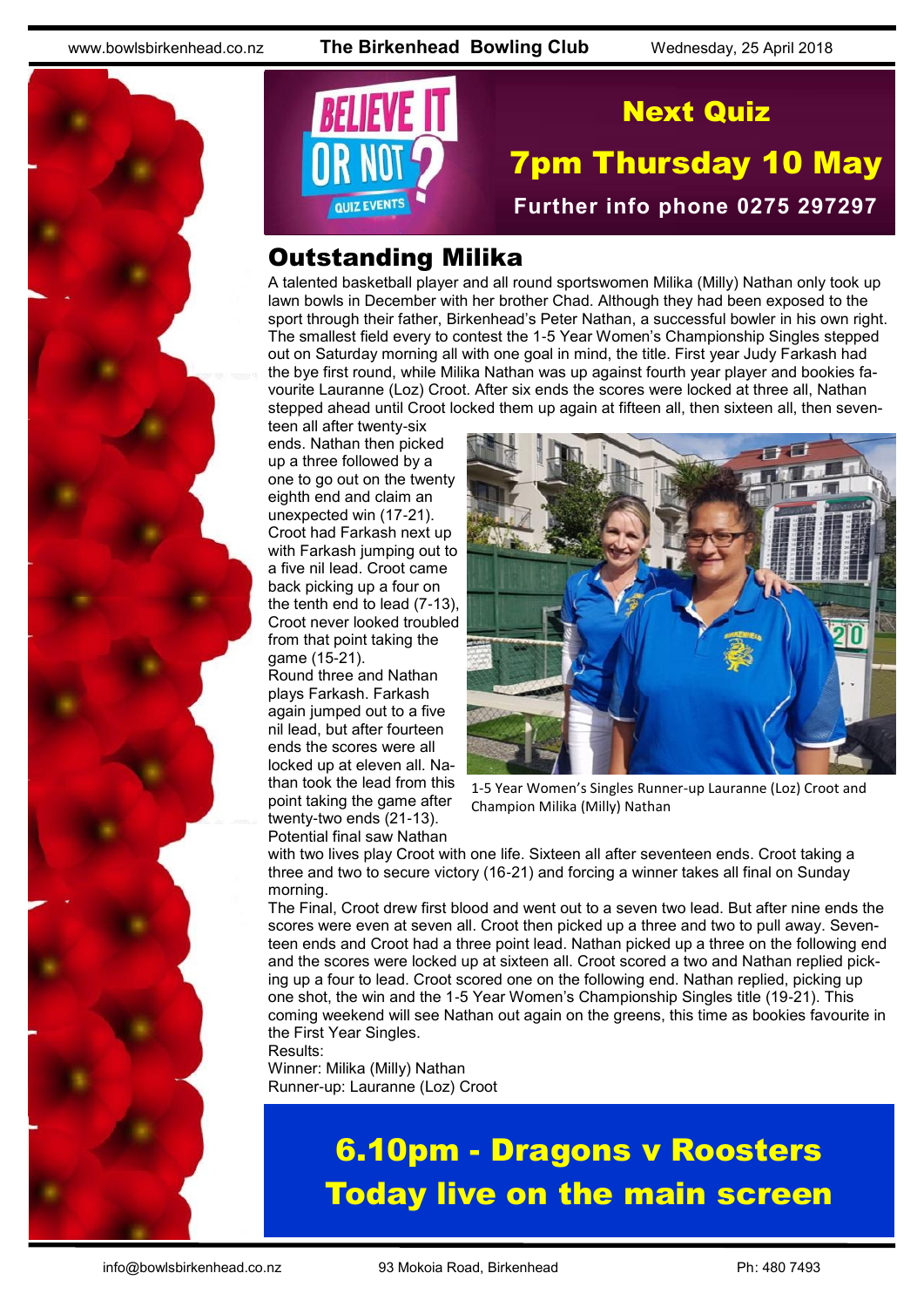

### Singles Wallace's

After leading in this year's winning Men's Championship Fours team to skipping Sandy and co to second place in the Seafood Tournament earlier this month. Gary Wallace's season just got a whole lot better taking out the converted 1-5 Year Men's Championship Singles title on the weekend, but it was not an easy path. With a field consisting of eight of Birkenhead's 1-5 Year men bowlers, Jerome Rusk (previous two times winner) and Jerry Belcher were the bookies favourites to be there at the end. But this is bowls and anyone can win on the day and round one certainly opened up the championship. Both Rusk and Belcher lost their first games, Rusk to Stacy Munro (17-21) and Belcher to Robbie Henson (19-21). First year bowler Chad Nathan had a good win over Barry Rayland (21-14) while

Adam Richardson never found the green with Gary Wallace coasting to an easy victory.

Round two and Wallace and Henson waked away with easy victories over Nathan and Munro respectively. Below the line Reyland survived with a win over Richardson (14-21), while what many saw as the possible final Rusk played Belcher in an indifferent game. Rusk was out seventeen nine after eighteen ends and looked to be cruising. Belcher scored three (17-12). Rusk scored ones on the next three consecutive ends to be one point away from the win. Belcher scored a two, three and a one to be two shots behind (20-18) and



1-5 Year Men's Singles Champion Gary Wallace and Runner-up Jerome Rusk

following end Rusk picked up the one he needed for the win and moved onto the next round. The loss saw one of the championship's favourites, Belcher, make an early exit. Round three, the battle of the two lifers, Henson took down Wallace (14-21). While below the line Rusk beat Reyland (21-13) and Munro beat Nathan (21-13).

Saturdays play finished with the fourth round. The remaining two lifer Henson up against one lifer Rusk with Henson falling to Rusk (10-21). Munro and Wallace were all square on five all after five ends, but then it was all one-way traffic with Wallace pulling out to a seventeen five lead after thirteen ends and claiming the win after eighteen ends (8-21). Reyland and Munro out leaving three players left below the line to fight it out the following day. Sunday dawned, with Rusk getting the bye, Wallace and Henson were left to play off to see who would play rusk in the final. After Saturday's play this game had the potential to be a stunner, but that was not to be. Wallace bundled Henson out of the championship with a comprehensive win (21-4), pay back for the previous day's result.

The final, Rusk plays Wallace. Two all after two ends, eleven all after fifteen ends, thirteen all after nineteen ends and fifteen all after twenty-one ends. It certainly was a fitting final, but absent of the big playing shots with both players content to draw. The next three ends were all Wallace's stepping out to a twenty fifteen lead after twenty-three ends. End twenty-four was one shot to Rusk, but end twenty-five and one shot saw Wallace clinch a much deserved victory (21-16) and the title for the season.

Winner: Gary Wallace Runner-up: Jerome Rusk

### Twenty-two to Eight

Our second Sky Survivor for the NRL season kicked off last weekend with twenty-two players. At the conclusion of the round the field had been decimated, largely thanks to the Knights getting up over the Tigers. Of note was Stuie had tipped out the Knights early in the week as winners against the Tigers. The Warriors win over St George also claimed a large casualty rate, Warren Lush the only punter to stay loyal to the Warriors. Round 8 picks\* close 6.30pm Thursday 26 April.

\* *The four teams playing on ANZAC Day are not able to be included in this rounds picks.*



# **TAB at Birkenhead Bowling Club.**

The Birkenhead Bowling Club is committed to promoting responsible gambling.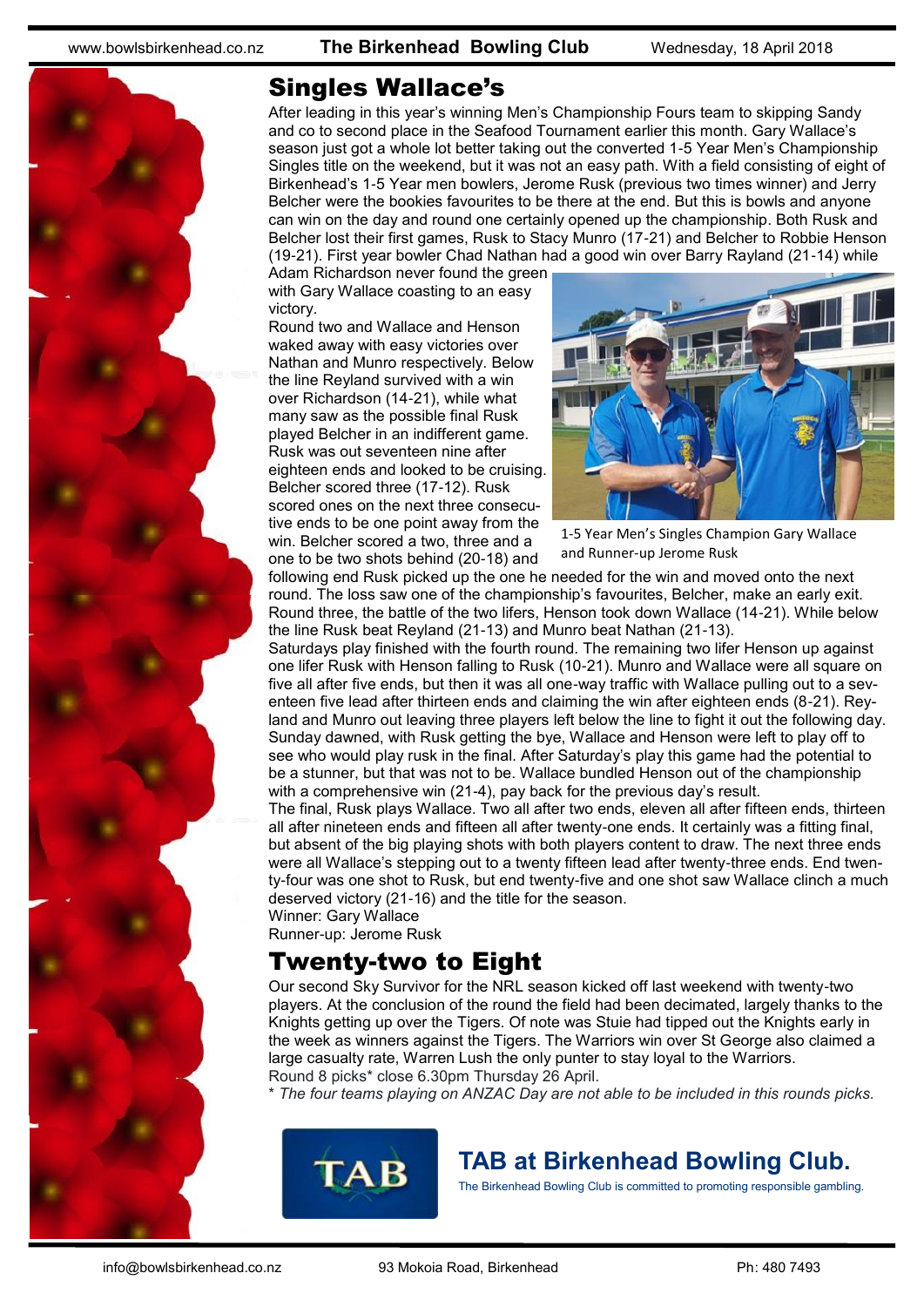

# **Every Friday is Club Night**

**Merv "The Swerve" spins the raffles from around 4.30 onwards, Happy hour 5 - 6pm, Joker 500 on sale from 5pm, Club Membership Draw drawn between 5.30 - 6.30pm.**

### National Mixed Pairs Wrap-up

#### *By Trish Croot*

The past week has been the National Interclub Finals in Auckland and Birkenhead's Trish Croot and Tony Grantham were competing as the Regional 1 winner against 5 other regions.

Losing their first game on Tuesday morning by 1 wasn't exactly in the plan but the after the first round, the closeness of the teams was reflected in the results; two teams on -1, two teams on +1 and a draw.

It certainly freed up after that and Tony and Trish scored a win on the next game against the Wellington Combination of Judy Howat and Brent Stubbins. For Trish, it was extra special as Judy had been her mentor as a young 1-5 year bowler out of Wellington Women's which later merged into The Park. Judy still continues to win at centre level an outstanding achievement while surpassing the age of 80+.

The last game of the day was against a fancied Southland team which amassed a differential of 23 to finish the day running third against the favoured Bay of Plenty combination of Mary Campbell and Dan Dickison and Hawkes Bay.

It was always going to come down to the last day. As we know, weather is a great evener and no matter how well your bowls are going, it is reliant on what happens with the opposition bowls.

After the completion of the  $4<sup>th</sup>$  round, Tony and Trish secured another good win with great differential, Hawkes Bay won their game but the surprise of the round was the loss BOP suffered against Southland. This left the last game North Harbour against Hawkes Bay as the final to determine who would be the National winner.

Hawkes Bay got out to a great start after the first 4 ends and Tony played a couple of outstanding bowls to keep their game hopes alive. At the  $8<sup>th</sup>$  end the score was 9-11 and the game suddenly stepped up a gear. Bowls in the ditch, holding numbers and dead draws became the name of the game and this was reflected in the seesaw of the scores at 14 all after 12 ends, 16 all after 14 ends. Tony and Trish held a 5 before a classy bowl from Paul Vigger clipped the kitty to leave them 1 down going into the last end of the game. Playing out the last bowls of the last end, with 3 catchers to the left but down on the head by 1, Tony and Trish opted to stay on the forehand looking for movement of the kitty to their bowls. Tony got the kitty square and it bounced back to a Hawkes Bay bowl. (Totally gutting as we thought we had it). Trish only had the backhand drive on as movement was needed. The first run swung off the head without a result. A realignment and

greater speed was required. From the mat watching the second drive go down the green it looked like we had the result we needed and it certainly got the crowd excited.. to miss it by literally millimetres … win to Hawkes Bay and third for North Harbour. Disappointed, yes… gutted might be the words to describe the closeness but as they say a game is not lost on the last end.

Tony and I would like to thank Birkenhead Bowls club, Bowls North Harbour and those that supported us through the few days.

Sorry we couldn't pull it over the line this time.

Grantham & Croot Results:

Rnd 1 - Grantham & Croot vs Dan Dickison & Mary Campbell - Bay of Plenty (18-19)

Rnd 2 - Grantham & Croot vs Judy Howart & Brent Stubbins - Wellington (20-14)

Rnd 3 - Grantham & Croot vs Shona Klemic & Bruce Ross – Southland (24-9)

Rnd 4 - Grantham & Croot vs David Milne and Pauline Smith – Caterbury (24-8)

Rnd 5 - Grantham & Croot vs Paul Viggers & Sheryl Viggers – Hawkes Bay (16-19)

National 2x4x2 Mixed Pairs, Browns Bay Bowling Club Champions: Paul & Sheryl Viggers (Hawkes Bay) Runner-up: Dan Dickison, Mary Campbell (Bay of Plenty) Third: Tony Grantham, Trish Croot (North Harbour) Fourth: Bruce Ross, Shona Klemick (Southland) Fifth: Brent Stubbins, Judy Howat (Wellington) Sixth: David Milne, Pauline Smith (Canterbury)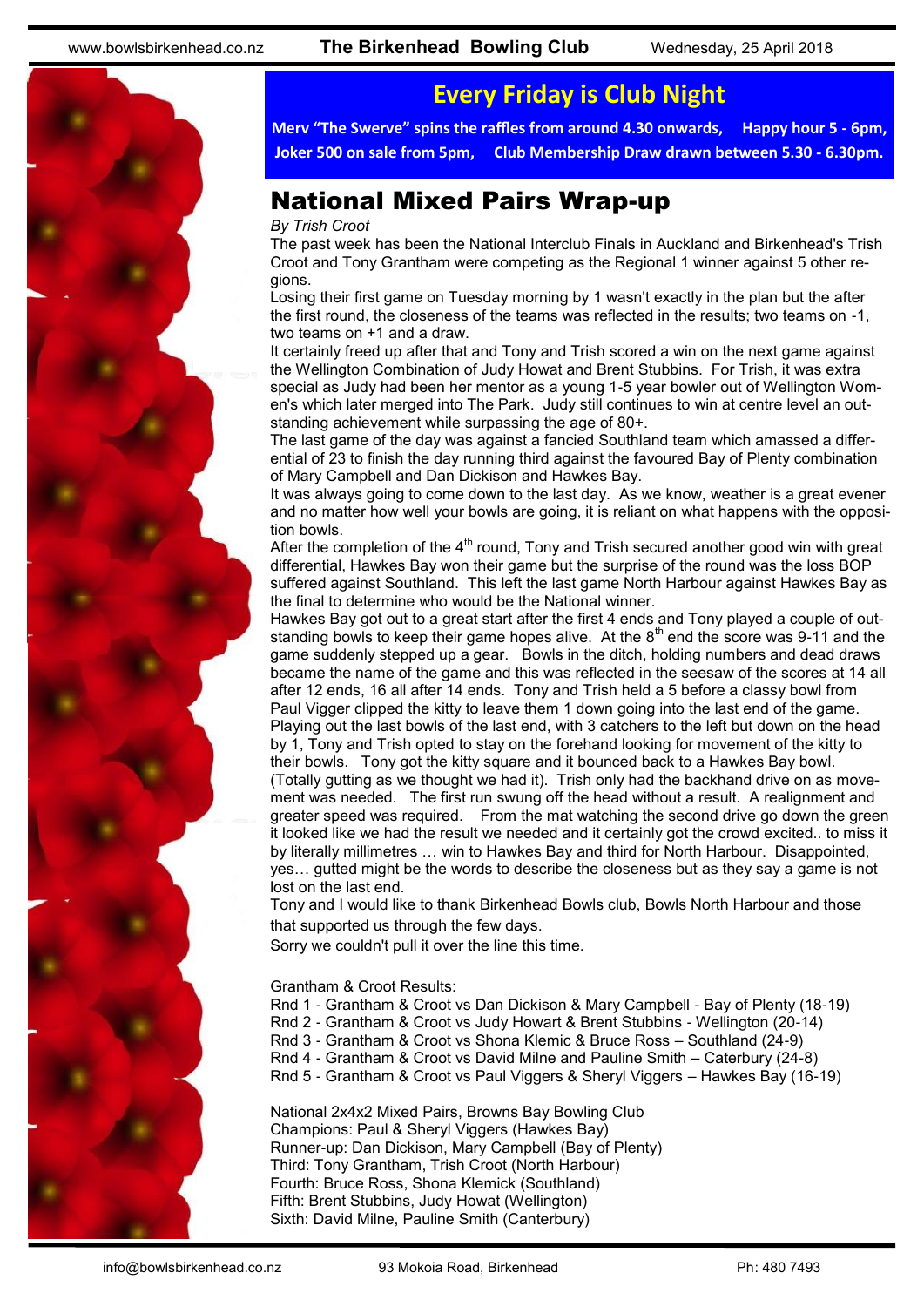

# **PPL 1pm @ Birkenhead - ANZAC DAY BBQ at the conclusion of play for all players and supporters**

# Jubilee Dinner Photos Available

Photos taken at the Jubilee Gala Dinner & Dance are available for viewing on the Club's website. Electronic copies of photographs available free of charge from the Club Secretary. Email [secretary@bowlsbirkenhead.co.nz](http://www.bowlsbirkenhead.com/secretary@bowlsbirkenhead.co.nz) stating the photograph number.

### Well Done Birkenhead

Received the letter below from past member Tug Wilson. He has lived on the Sunshine Coast for a number of years and had attended the Club's Jubilee over Easter with his with Marcia. He obviously enjoyed the 75th Jubilee and the Seafood Tournament, Hope it's not so long between visits next time.



M A R C Tug and Marcia Wilson at the 75th Jubilee Dinner Ourperin, SUSHINE COAST, OUTENSLAND THE PRESTRENT + MEMBERS OF MARCIANT RECENTLY ATTENTE DOURNAMENT To Concertum MEMBERS WO THANKS To Your STAY Bowns + DEER locips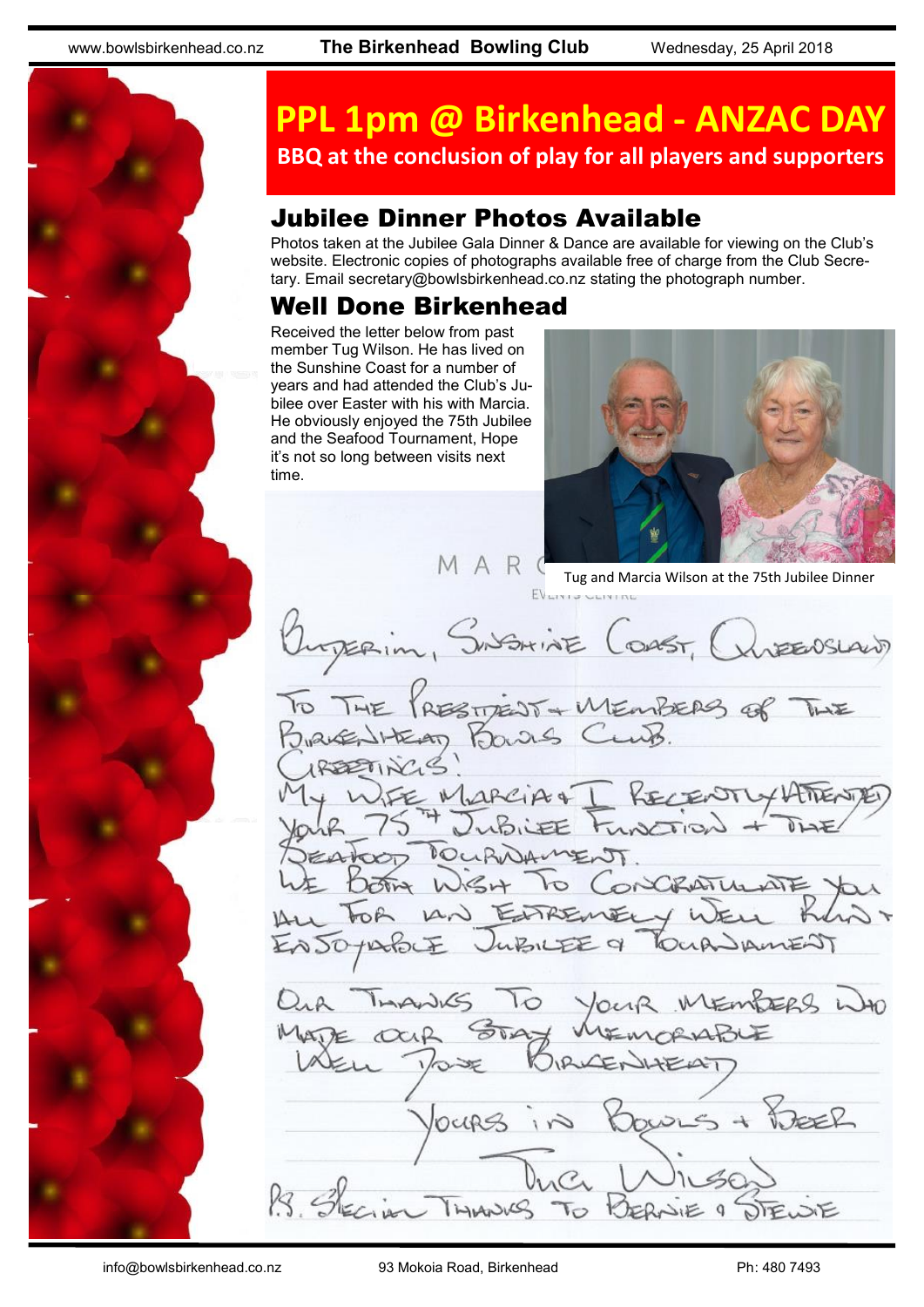

# First Year Singles this Saturday 28 Markers required

# Bowls North Harbour Open 2-4-2 Pairs

Playing 9 &10 June. This is an Open event for any full member bowlers to enter. All play will be on North Harbour artificial greens. Maximum entries 128. A printable entry form is available on Bowls North Harbour's website.

Entries close with Bowls North Harbour Centre Manager Wednesday 23rd May 2018.

### Club Membership & Joker Draws

Club Membership & Joker 500 draws drawn Wednesdays & Fridays. Club membership drawn between 5pm - 6pm, and Fridays between 5.30 - 6.30pm. Members must be present at the draw to claim the prize members have two minutes to make themselves known to the draw caller).

Joker 500, numbers on sale from 5pm - 6pm. Purchase a number or numbers, a winning number is drawn at 6.15pm. The purchaser of that winning number selects a card from the Joker cabinet and receive the corresponding prize with the top prize being \$500 every Wednesday and Friday.

# **SKY SURVIVOR ROUND 8 PICKS IN BY 6.30PM THURSDAY 26 APRIL**

*The four teams playing on ANZAC Day are not able to be included in this rounds picks*

# Club for Hire

The club is for hire by members as well as outside individuals and organisations not only during the summer but also over winter. Both lounge areas are north facing and offer a warm venue during the day.

The facilities are available for hire for corporate functions, birthdays, wedding anniversaries and family reunions to name a few. We can assist you to run your own outdoor or indoor Bowls Tournament.

There are two bar areas. The main bar and large lounge located upstairs can comfortably seat 120 people buffet style or 220 for a cocktail function. The downstairs bar area is ideal for smaller functions and is right beside the bowling area, it can comfortably seat 45 people buffet style or 60 for a cocktail function.

Relax on the deck off the main bar upstairs which overlooks the main green. Full catering options are available. A commercial grade kitchen and cooking facilities are also available.

All functions, including catering options, are to be booked with the club's Function Coordinator Emmie (0275 297 297)

# **Functions at Birkenhead Bowling Club**

Corporate Events, Company Social Events, Weddings,

**Birthday Celebrations, Anniversary Parties, Breakfasts**